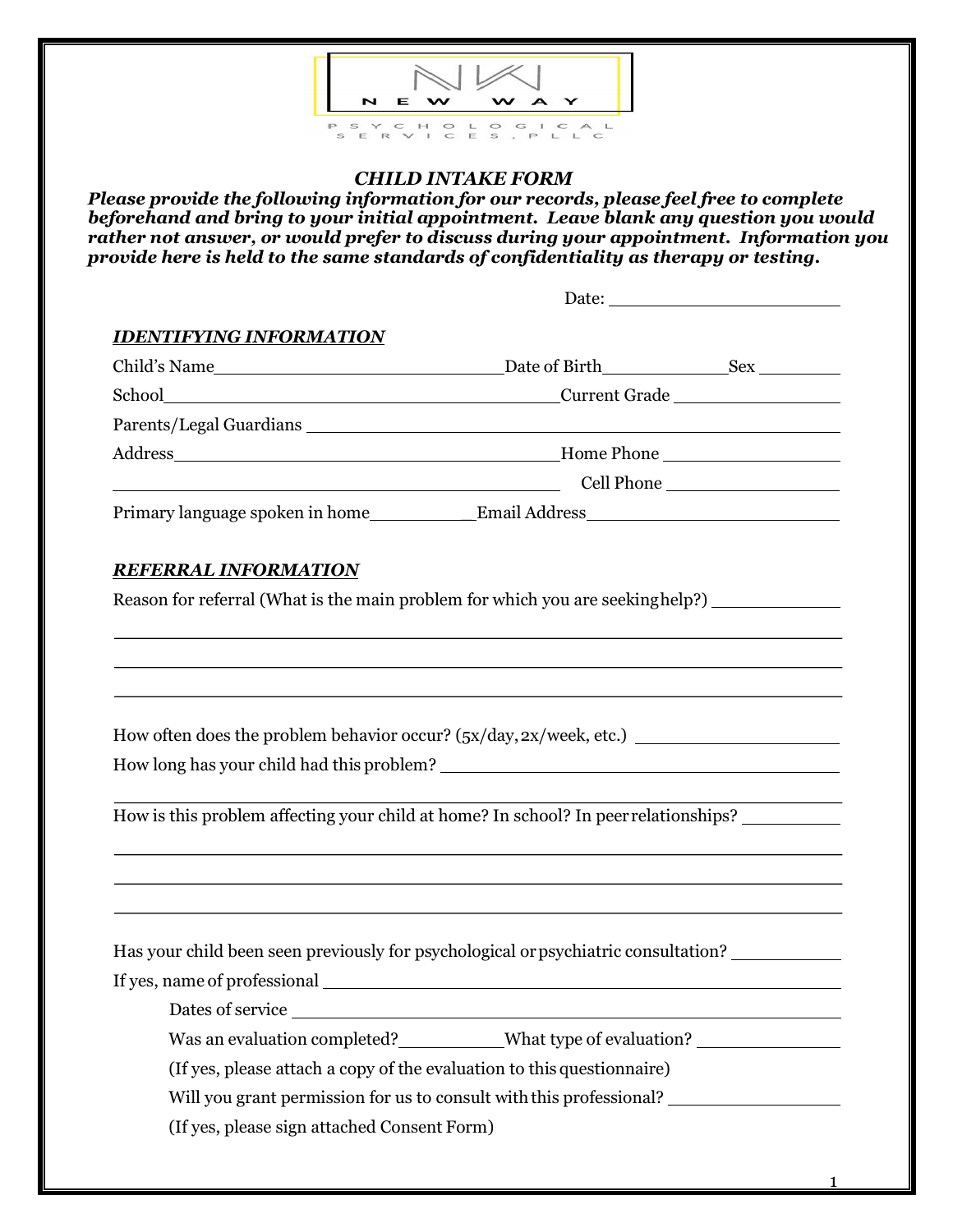# *BACKGROUND INFORMATION*

#### *Medical* Is child adopted? Date of adoption Age of child at adoption Is the child a twin (or other multiple)? Identical? How long was pregnancy? months. Any complications? If so, describe How long was labor? hours. Any complications? If so, describe Was delivery through natural childbirth? C-section? Was delivery in the hospital? Home? Other? (Please specify) Were there any complications during delivery? If so, describe Child's birth weight Height Any complications following delivery? If so, describe How long did mother and child remain hospitalizedafter delivery? Please indicate with an "x" any illness or disease which your child has had, and indicatedate:  $\Box$  Adverse drug reactions o Allergies (specify: ) o Asthma o Frequent/recurring… o Colds o Gastrointestinal problems o Headaches o High fevers o Influenza o Migraine headaches o Pneumonia o Seizures o Sinusitis o Sore throats o Strep throat  $\Box$  Broken bones (specify:  $\Box$ ) o Dizziness/ Fainting  $\Box$  High/Low blood pressure  $\Box$  Insertion/removal of tubes  $\Box$  Chickenpox o Measles o Mumps o Substance abuse □ Surgeries, such as: o Appendectomy o Heart surgery o Tonsillectomy o Other (specify: 1) o Arthritis o Cancer  $\Box$  Cerebral palsy o Diabetes o Diphtheria  $\Box$  Encephalitis  $\Box$  Exposure to lead o Meningitis o Polio  $\Box$  Tuberculosis

Has your child ever hit his/her head?

Has your child ever been hospitalized overnight?

| <b>Condition for which hospitalized</b> | Date | Length of hospitalization |
|-----------------------------------------|------|---------------------------|
|                                         |      |                           |
|                                         |      |                           |
|                                         |      |                           |
|                                         |      |                           |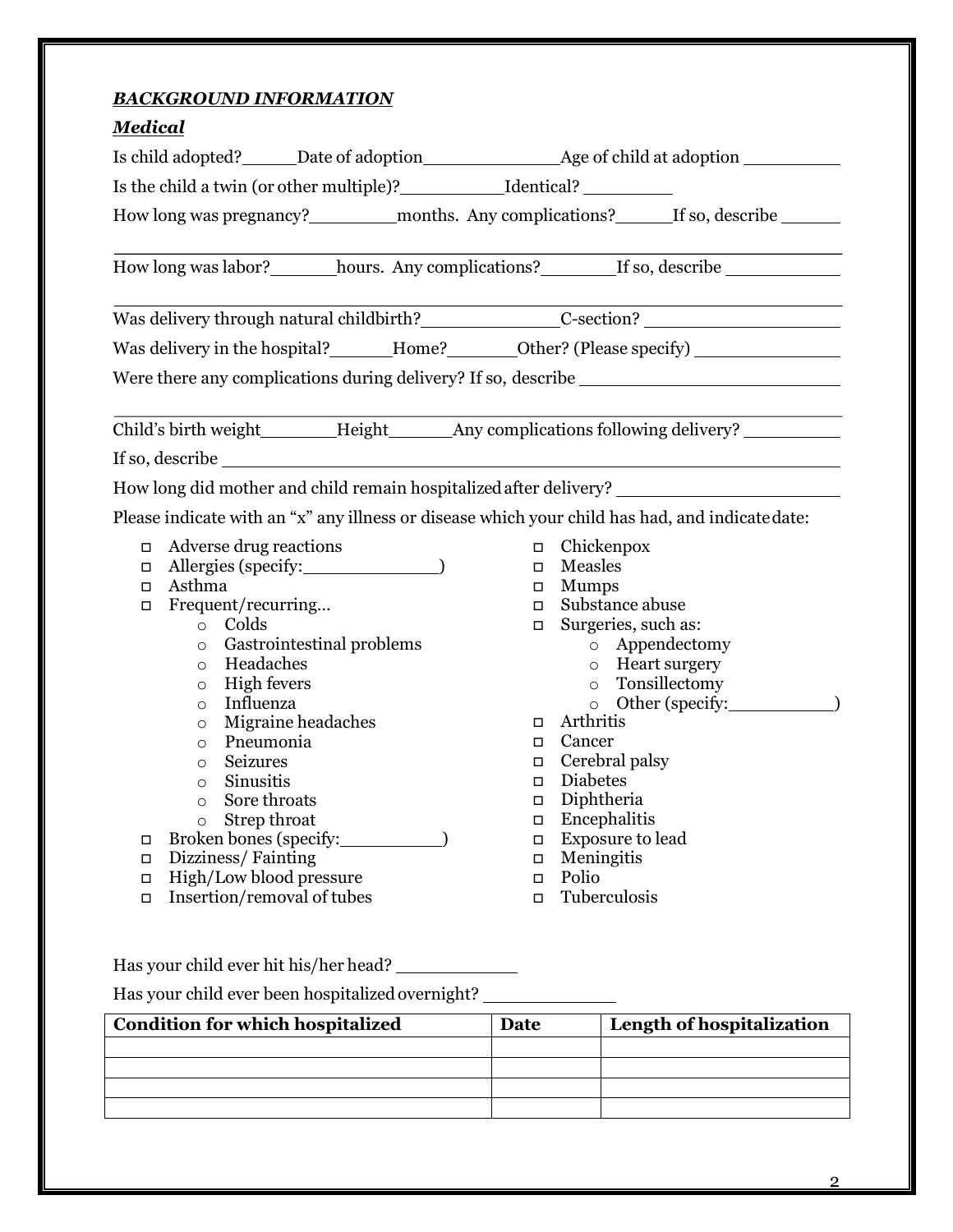Name of pediatrician

Is your child currently on any medications or dietary supplements?

| <b>Medication and dosage</b> | Diagnosis   Prescribing physician | Date of initial prescription |
|------------------------------|-----------------------------------|------------------------------|
|                              |                                   |                              |
|                              |                                   |                              |
|                              |                                   |                              |
|                              |                                   |                              |
|                              |                                   |                              |

Does your child have any vision problems? Does your child wear glasses?

Contact lenses?\_\_\_\_\_\_\_\_\_\_\_Glasses/lenses prescribed, but child does not wear \_\_\_\_\_\_\_\_\_\_\_

Date of last vision exam<br>Results: Right eye /20 Left eye /20

Does your child have any hearing problems?<br>Does your child require hearing aids

or other devices to amplify sounds? Specify:

Average number of hours of sleep per night Frequent waking or nightmares?

Do you have concerns about your child's weight?

What percentage of food is home cooked?

Describe any unusual eating habits (picky eater, eating nonedible items, etc.)

Please list any known food/drug allergies:

# *Developmental*

# **Early childhood**

Please indicate with an "x" in each column to indicate when your child demonstrated each developmental milestone:

## **Child walked:**

- $\square$  < 12 months
- $\Box$  12-24 months
- $\Box$  24-36 months
- $\square$  > 36 months
- o has never walked

- $\square$  < 12 months
- $\Box$  12-24 months
- $\Box$  24-36 months
- $\square$  > 36 months
- o has never spoken words

## **Child spoke words: Child spoke sentences:**

- $\square$  < 12 months
- $\Box$  12-24 months
- $\Box$  24-36 months
- $\square > 36$  months
- o has never spoken sentences

# **Child first trained for urination:**

- $\Box$  < 12 months
- $\Box$  12-36 months
- $\Box$  3-5 years
- $\Box$  > 5 years
- □ not yet trained

# **Since initial toilet training:**

- □ Frequent wetting during day
- o Frequent wetting during night

# **Child first trained for bowels:**

- $\Box$  < 12 months
- $\Box$  12-36 months
- $\Box$  3-5 years
- $\Box$  > 5 years
- o not yet trained

# **Since initial toilet training:**

- o Frequent soiling during day
- o Frequent soiling during night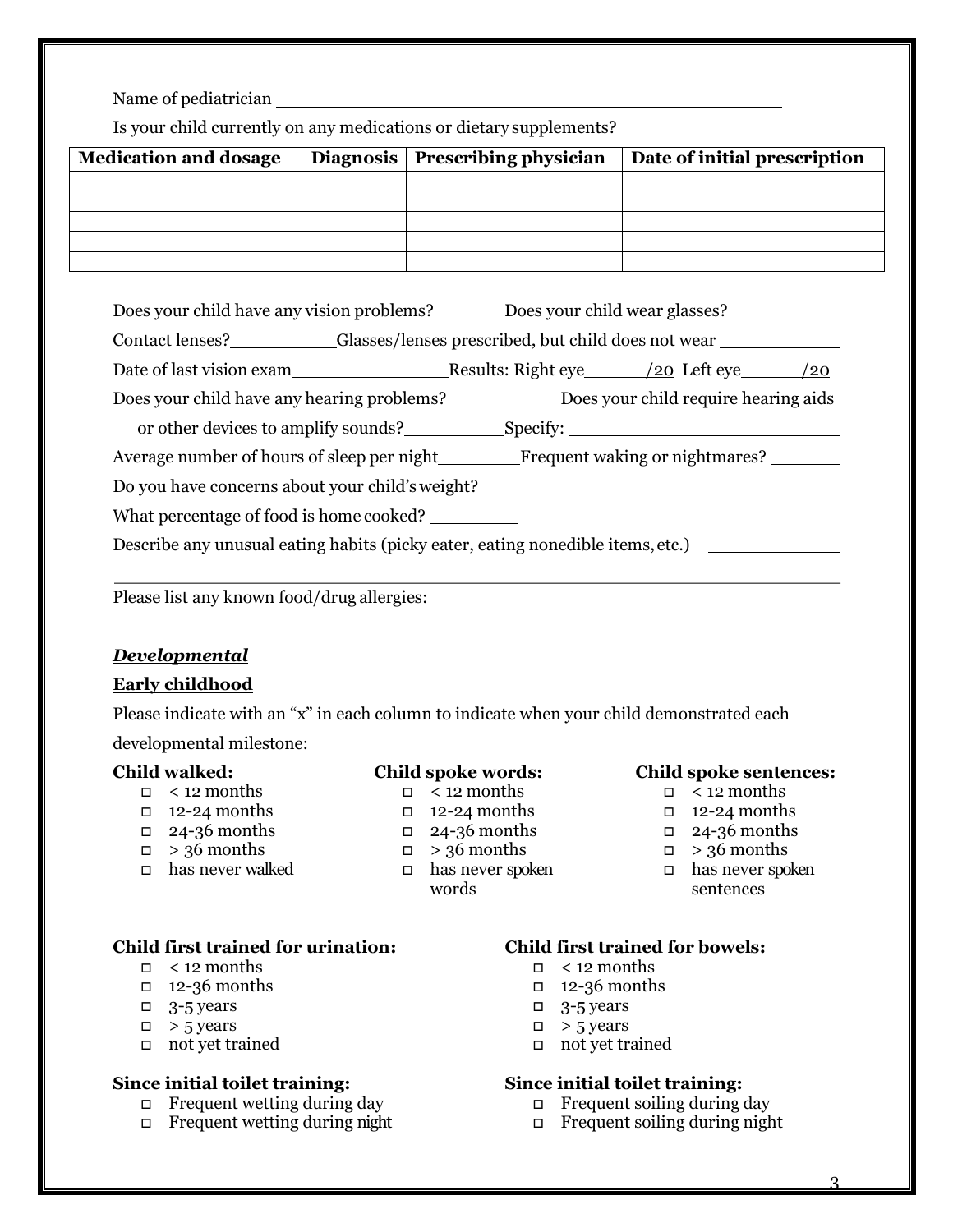# **Puberty**

Please indicate with an "x" to indicate when your child first demonstrated:

# **Onset of puberty (breast development, menstruation, pubic hair, facial hair):**

- $\Box$  < 10 years
- $\Box$  10-12 years
- $\Box$  12-14 years
- $\Box$  14-16 years
- $\Box$  > 16 years

o not yet developed

# *Educational*

List all schools your child has attended, beginning with the most recent:

| School                                               | Grade                                        | Date of entry                  | Date of Withdrawal |
|------------------------------------------------------|----------------------------------------------|--------------------------------|--------------------|
|                                                      |                                              |                                |                    |
|                                                      |                                              |                                |                    |
|                                                      |                                              |                                |                    |
|                                                      |                                              |                                |                    |
|                                                      |                                              |                                |                    |
|                                                      |                                              |                                |                    |
|                                                      |                                              |                                |                    |
| (1)<br>п.<br>and the state of the state of the<br>п. | $\bullet$<br>$\blacksquare$<br>$\sim$ $\sim$ | $\blacksquare$<br>$\mathbf{r}$ |                    |

(If this is an educational concern, please attach copies of report cards)

Has your child ever repeated a grade? Reason

Has your child ever had problems in school? Describe

Please indicate with an "x" where you feel your child is performing academically:

| Subject               | Below grade level   On grade level | Above grade level |
|-----------------------|------------------------------------|-------------------|
| Language Arts/Reading |                                    |                   |
| Mathematics           |                                    |                   |
| Writing               |                                    |                   |

Does your child enjoy attending school? If no, please explain

Has your child ever been referred for educational interventions, such as additional academic

assistance, behavioral management plans, etc? If yes, please describe

| Is your child currently on a 504 Plan? | Diagnosis |
|----------------------------------------|-----------|
| 504 Plan interventions                 |           |

Is your child currently in Special Education? Date of most recent IEP Educational Disability Services receiving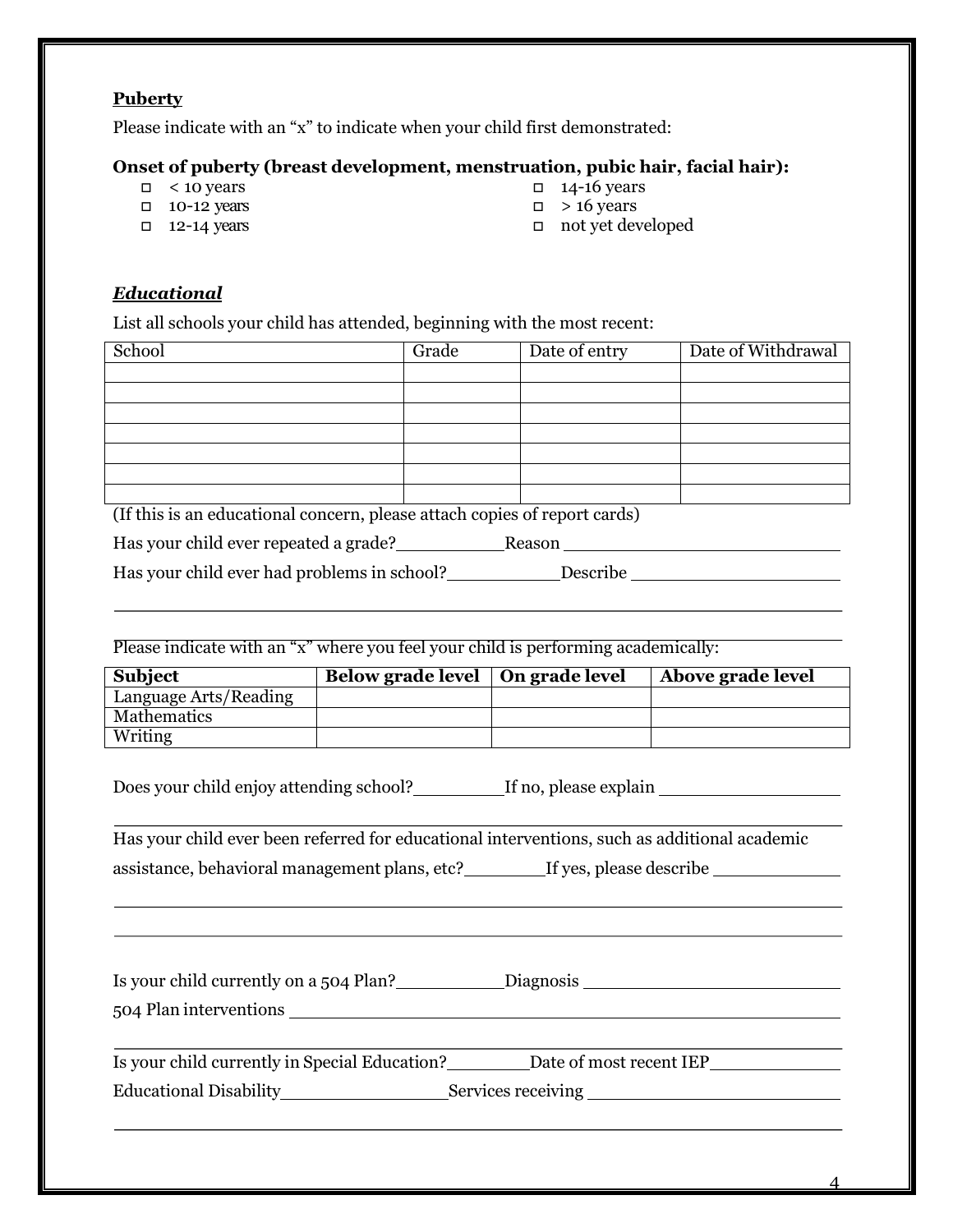Do you feel the interventions (informal/504/Special Education) are effective?

If no, please explain

# *Family/Home Environment*

Please list all those living in child's home (including child being referred)

| <b>Name</b> |  | Relationship   Date of Birth   Occupation/School & Grade |
|-------------|--|----------------------------------------------------------|
|             |  |                                                          |
|             |  |                                                          |
|             |  |                                                          |
|             |  |                                                          |
|             |  |                                                          |
|             |  |                                                          |
|             |  |                                                          |
|             |  |                                                          |
|             |  |                                                          |

Please list other persons closely involved with child but not living in child's home (e.g., older siblings, grandparents, sitters, teachers, religious leaders, etc.)

| <b>Name</b> | <b>Place of Residence</b> | <b>Frequency of visits</b> |
|-------------|---------------------------|----------------------------|
|             |                           |                            |
|             |                           |                            |
|             |                           |                            |
|             |                           |                            |

If child is not currently living with both biological parents,

- $\Box$  Is either parent deceased? If so, please specify
- $\Box$  Were biological parents married?  $\Box$
- $\Box$  Are biological parents divorced/separated? If so, when?
- □ Which parent has custody? How often does the non-custodial parent visit?

How long have you lived at the current address?

How often have you changed residences since the birth of this child?

Does the child share a bedroom? With whom?

Does your child have any difficulty with siblings?<br>If yes, please explain

Was the child ever placed or boarded away from the family? If yes, where and with whom?

Reason for placement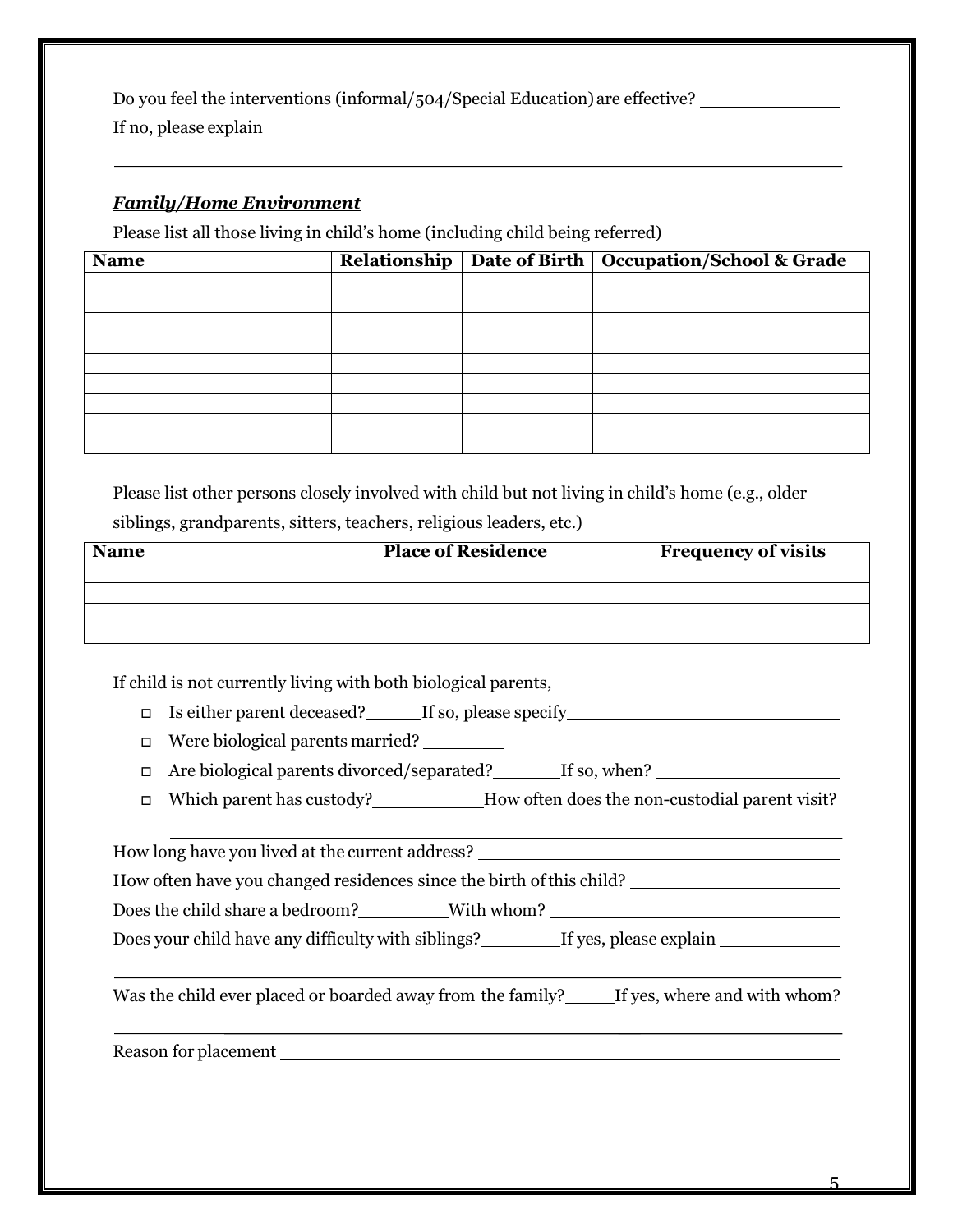Has your child ever had difficulty or contact with legal authorities (Police, Juvenile Justice)?

If yes, please describe circumstances

Please describe any religious or cultural beliefs you would like incorporated into your child's treatment.

# *Family History*

Please indicate if any of the following issues are currently being experienced within the immediate family (parents, siblings):

- o Marital difficulties
- o Divorce/separation of parents
- $\Box$  Serious illness of parent, child, sibling (specify: <u>)</u>
- □ Birth of new child
- $\Box$  Death in family
- o Recent move
- o Financial problems

*paternal and relationship)*

- $\Box$  Single parent
- $\Box$  Job loss
	- o Other:

Please indicate which of the following concerns have been experienced in the immediate and/or extended family (parents, siblings, aunts, uncles, cousins, grandparents):

### Concern Relationship to Child *(specify maternal or*

o Autism Spectrum Disorders

- $\Box$  Learning Disabilities
- o Mental Retardation
- o Birth Defects
- o Cancer
- o Diabetes
- o Attention Deficit Hyperactivity Disorder (ADHD)
- o Alcoholism
- $\Box$  Drug addiction
- **Depression**
- o Bipolar Disorder
- o Suicide (threats/attempts/completed)
- o Anxiety
- $\Box$  Phobias (specify )
- o Psychiatric Hospitalizations
- o High Blood Pressure
- $\Box$  High Cholesterol
- o Heart Disease

6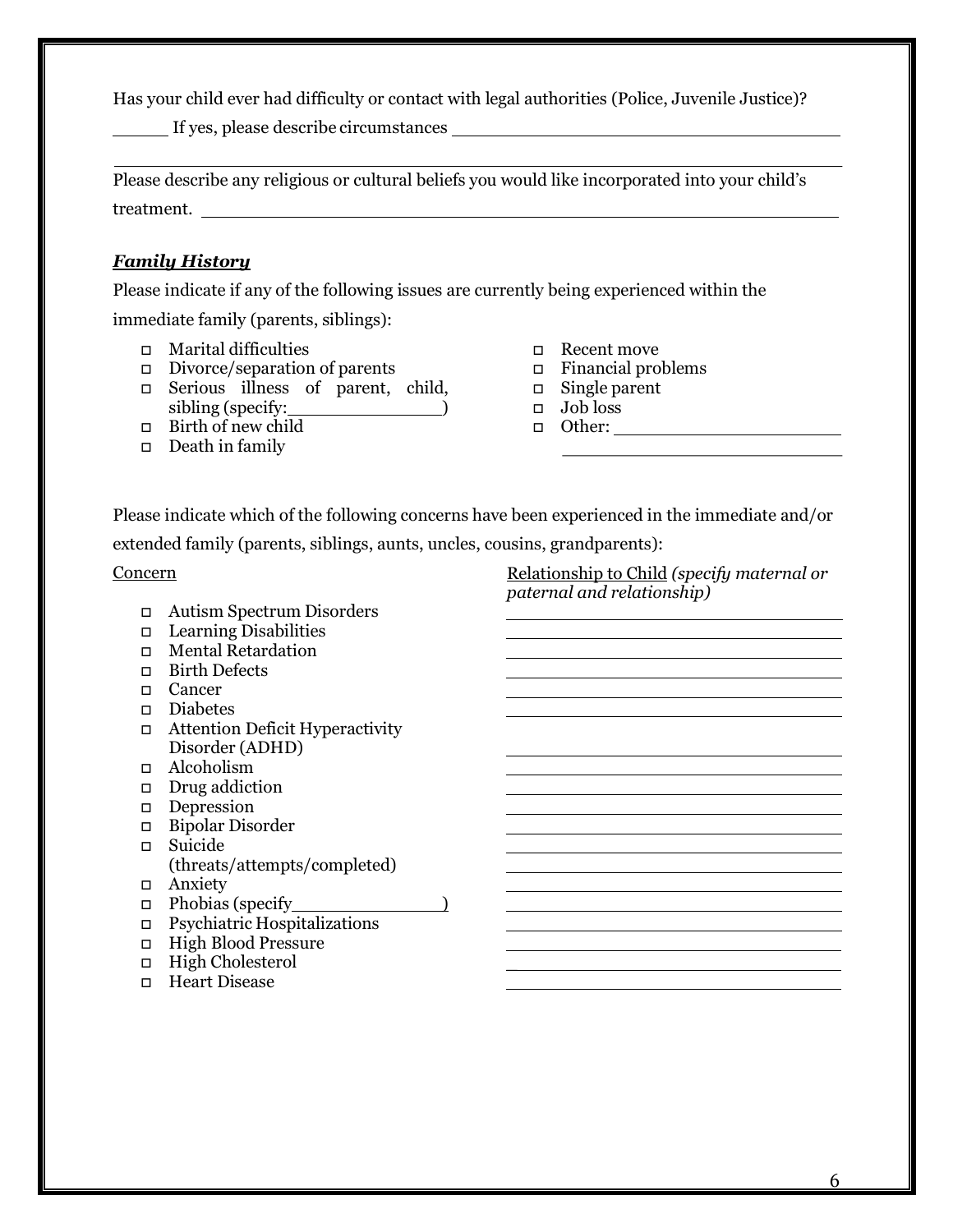# *Academic/Behavioral Checklist*

Please indicate with an "x" if your child is currently exhibiting difficulty with any of the following (for the most serious concerns, please circle the item):

# *ACADEMIC*

## **Reading – Basic skills**

- $\Box$  Difficulty recognizing letters
- $\Box$  Difficulty reciting the alphabet
- $\Box$  Difficulty reading aloud (loses place or skips words)
- $\Box$  Dislikes reading/reluctant to read
- $\square$  Reads slowly

## **Reading - Comprehension**

- $\Box$  Difficulty understanding the meaning of words
- $\Box$  Difficulty understanding the meaning of passages
- $\Box$  Difficulty identifying main idea
- $\Box$  Difficulty drawing conclusions
- $\Box$  Difficulty following written directions
- $\Box$  Difficulty understanding idioms  $\sigma$ figurative language

# **Math Calculation**

- $\Box$  Difficulty identifying numerals
- $\Box$  Difficulty counting by rote
- $\Box$  Difficulty understanding basic arithmetic facts
- $\Box$  Difficulty completing problems involving basic calculation
- $\Box$  Difficulty completing problems involving fractions or decimals
- $\Box$  Difficulty completing problems involving geometric shapes
- $\Box$  Difficulty completing problems with more than one step

## **Math Reasoning**

- $\Box$  Difficulty understanding concepts related b size, sequence, or quantity
- $\Box$  Difficulty identifying and using appropriate problem-solving strategies
- $\Box$  Difficulty solving word problems
- $\Box$  Difficulty completing problems involving estimation or prediction
- $\Box$  Difficulty understanding charts, tables, and graphs
- $\Box$  Difficulty generalizing math skills to other types of problems or tasks
- $\Box$  Difficulty understanding abstract mathematical concepts

## **Written Expression**

- $\Box$  Difficulty writing information dictated by others
- $\Box$  Difficulty with basic mechanics of writing
- $\Box$  Confuses the order of words in sentences
- $\Box$  Writes in incomplete sentences
- $\Box$  Uses simplistic language when writing
- $\Box$  Difficulty expressing ideas in writing
- $\square$  Dislikes/avoids written tasks
- $\Box$  Poor handwriting (difficulty with letter formation, poor spacing between letters and words)
- $\Box$  Difficulty copying from blackboard

# **Oral Expression**

- $\Box$  Confuses or leaves out speech sounds
- $\Box$  Dysfluency (unusual pauses or repetitions, frequent rephrasing, poor verbalorganization)
- Grammatical problems (incorrect use of plurals, verb tense forms, pronouns, etc.)
- $\Box$  Limited vocabulary
- $\Box$  Word retrieval problems
- $\Box$  Problems with social language (initiating conversations, expressing thoughts and feelings, askingquestions, etc.)
- $\Box$  Does not speak in class **b** teachers/students

# **Listening Comprehension**

- $\Box$  Difficulty following oral directions
- $\Box$  Frequently asks for repetition of oral instructions
- $\Box$  Misunderstands spoken word
- $\Box$  Easily distracted by noises or other sounds
- $\Box$  Exhibits short attention span during auditory tasks
- $\Box$  Confuses similar words
- $\Box$  Difficulty understanding sentences that are long or complex
- $\Box$  Cannot remember information presented verbally
- Cannot repeat information that was just spoken
- $\Box$  Appears disinterested in audio information (tapes, recordings, etc.)
- $\Box$  Demonstrates disruptive or off-task behaviors when required to listen
- $\Box$  Difficulty responding to questions within expected time limits

## *SOCIAL/EMOTIONAL/BEHAVIORAL* **Social**

- $\Box$  Misinterprets facial expressions or body language
- $\Box$  Overreacts to perceived insults
- $\Box$  Does not understand teasing, sarcasm, jokes